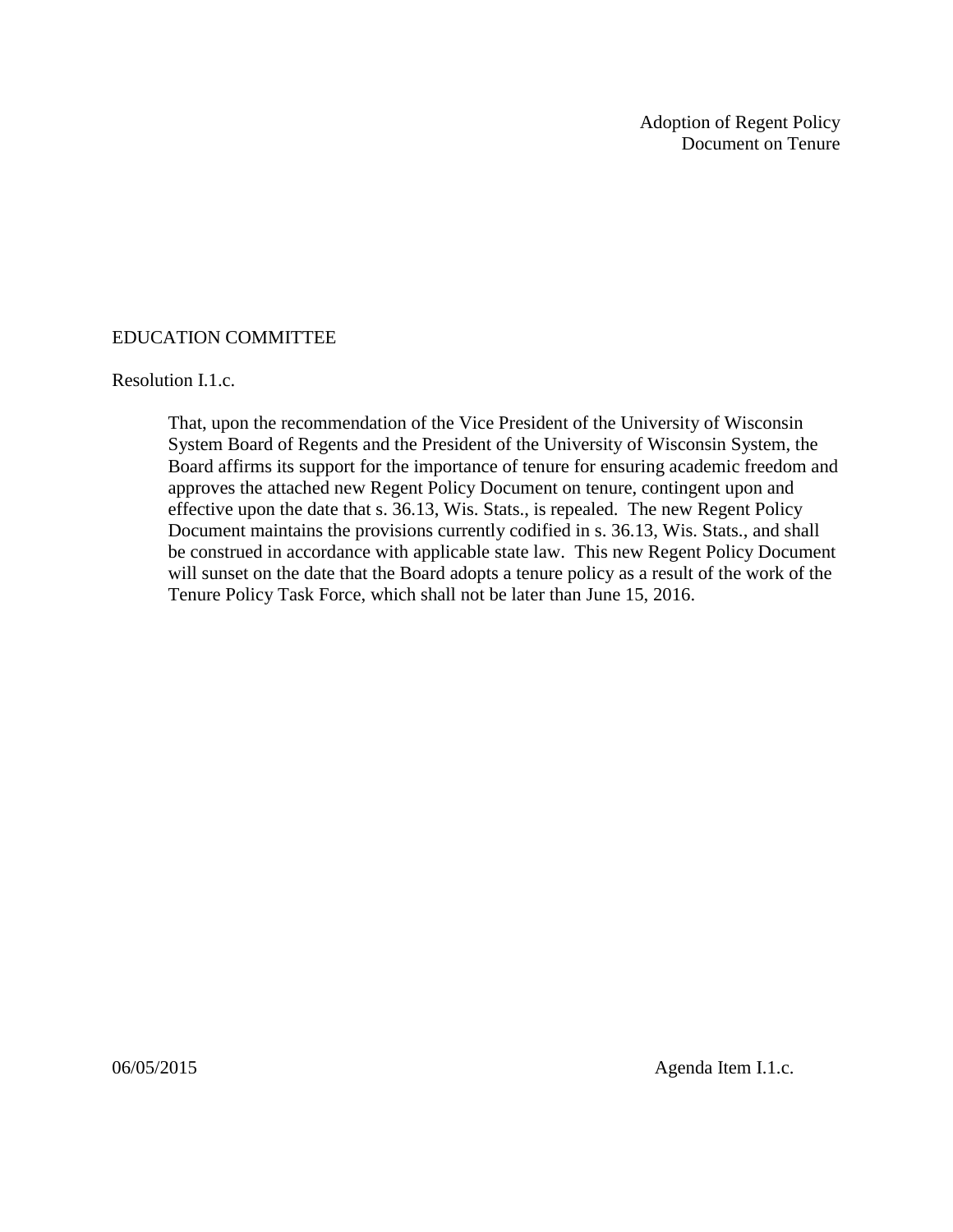## **NEW REGENT POLICY DOCUMENT ON FACULTY TENURE**

### **BACKGROUND**

The Governor's 2015-17 biennial budget proposed deleting portions of Chapter 36, Wis. Stats., including s. 36.13, Wis. Stats., pertaining to tenure. On May 29, 2015, the legislative Joint Committee on Finance adopted a motion which: (1) approves the Governor's recommendation to delete from Chapter 36 the definition of "tenure appointment" and language establishing the conditions under which the Board of Regents may grant a tenure appointment to a faculty member; (2) deletes current law specifying that a person who has been granted tenure may be dismissed only for just cause and only after due notice and hearing; and (3) deletes the definition of "probationary appointment" and provisions limiting the length of such an appointment to seven years. Specific statutory language is not yet available.

#### **REQUESTED ACTION**

Approval of Resolution I.1.c., adopting the newly-created Regent Policy Document on faculty tenure, contingent upon removal of s. 36.13, Wis. Stats., from state law.

#### **DISCUSSION**

At its March 2015 meeting, the Board of Regents adopted a resolution that stated that if the state legislature adopts the Governor's proposal to remove tenure from the statutes with an effective date of earlier than July 1, 2016, the Board of Regents would adopt policies that reflect existing statutory language. Also, at the Board's March 2015 meeting, the President of the Board announced the creation of a Tenure Policy Task Force.

The Joint Finance Committee's action on May 29, 2015 would remove s. 36.13, Wis. Stats., from Chapter 36. Final legislative action will not be known by the time of the Board's June meeting; however, in anticipation that the Joint Finance action will stand as the budget progresses through the Senate and Assembly, the Board is being asked to approve language in Board of Regents policy that replicates the language of s. 36.13, Wis. Stats.

The Tenure Policy Task Force, scheduled to begin meeting in late August 2015, will still be asked to review tenure policy and recommend any needed changes. The policy developed by that group, once approved by the Board, would supersede the policy adopted at the June 2015 meeting. This would be expected to occur by the spring of 2016.

According to the Association of Governing Boards, tenure is a major employment practice in higher education. Tenure has been considered central to ensuring academic freedom. Among public doctoral institutions, 99.5 percent have a tenure system, as do 98.6 percent of master's institutions, and 72 percent of baccalaureate institutions.

For the University of Wisconsin System, tenure has been codified in s. 36.13, Wis. Stats., which: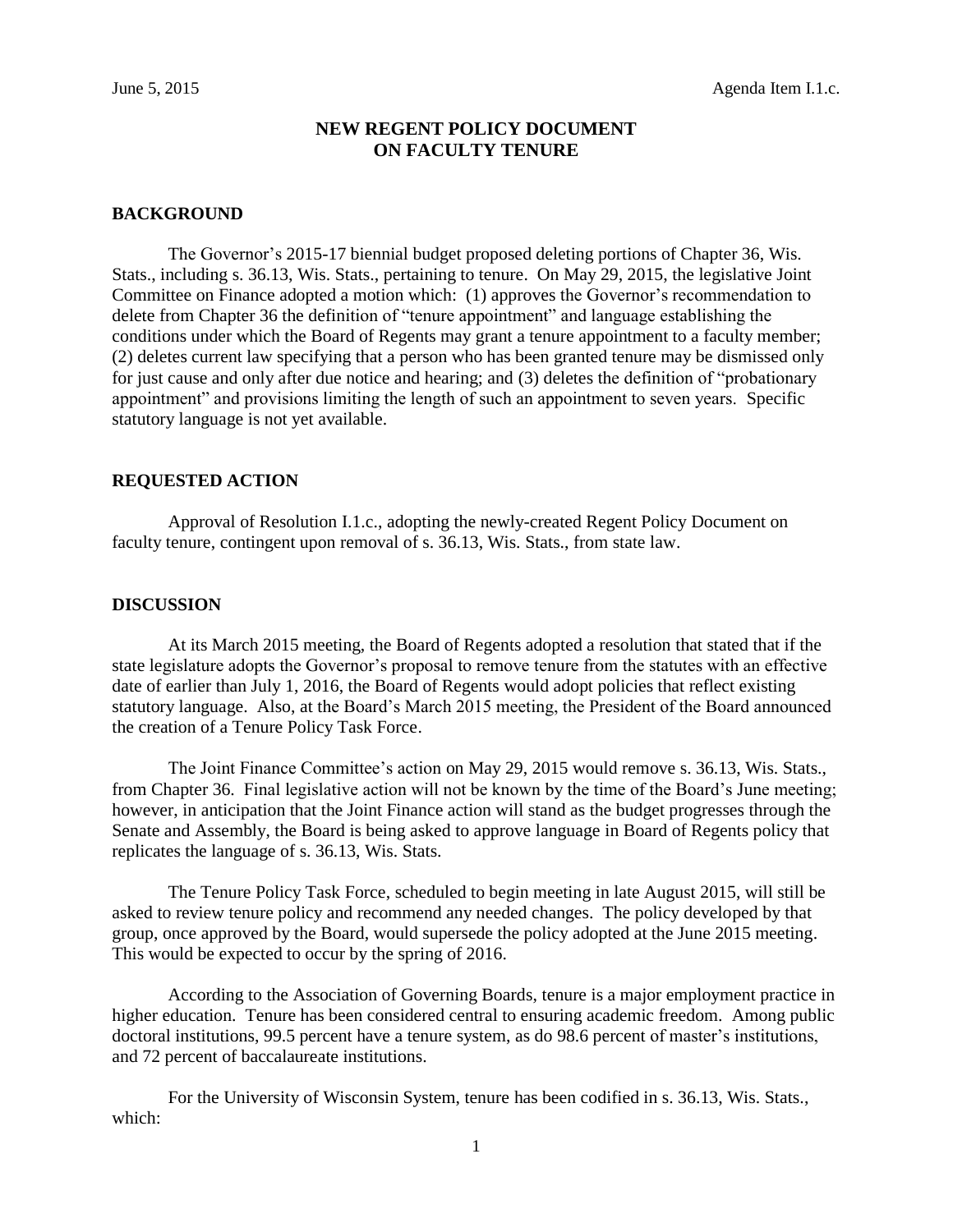- a. permits the Board to grant faculty probationary and tenure appointments;
- b. specifies which faculty may be granted tenure;
- c. defines conditions under which a faculty member having tenure may be dismissed;
- d. places a time limit for a probationary appointment; and
- e. requires the Board to develop procedures for dismissal notice, hearings, and other tenurerelated matters.

The proposed Regent Policy Document (Attachment A) maintains the provisions currently codified in s. 36.13, Wis. Stats. As noted, specific statutory language is not yet available. If the policy is adopted, it must comply with applicable state law.

## **RELATED REGENT POLICIES**

None.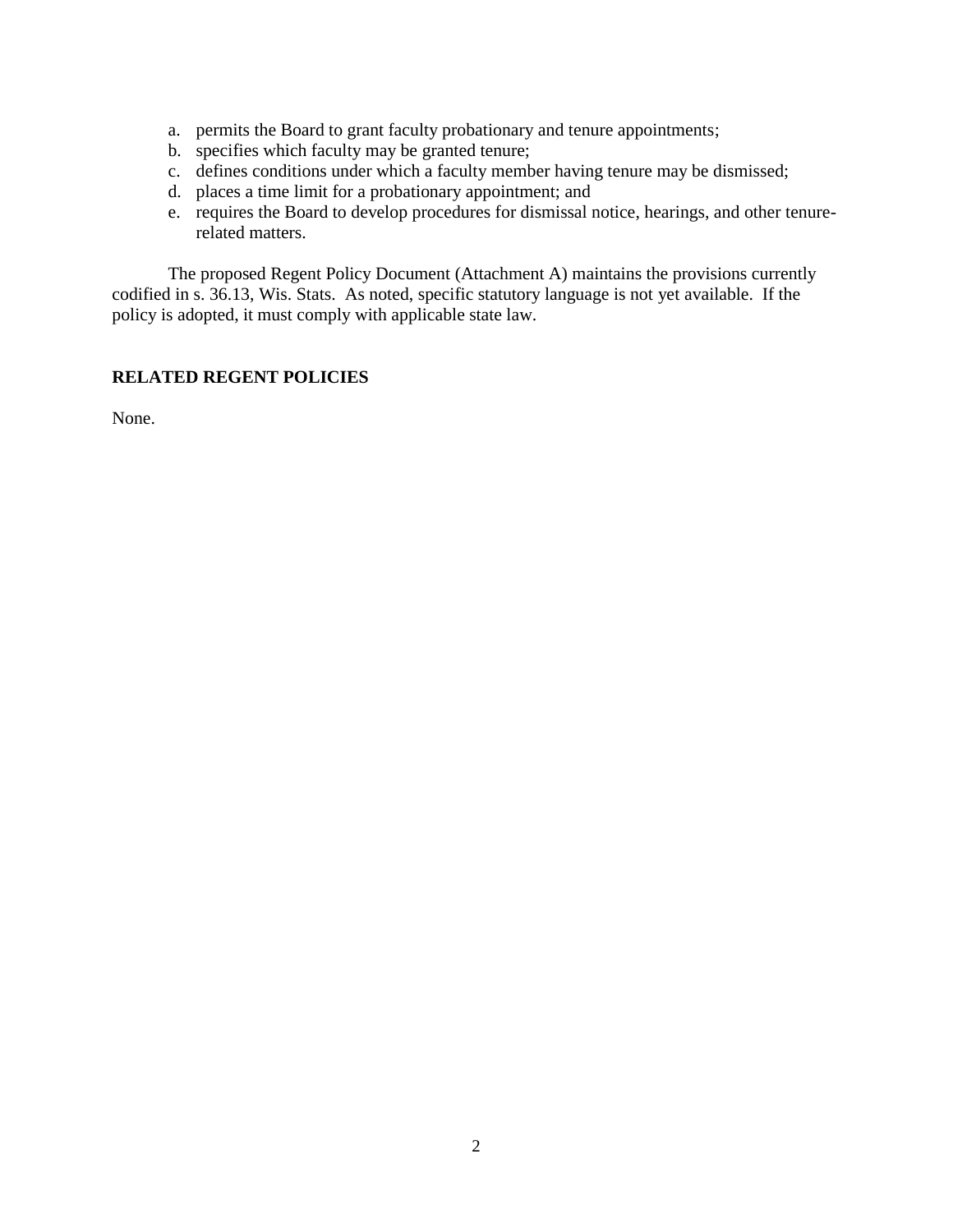# **RPD \_\_\_: FACULTY TENURE**

| <b>DRAFT POLICY</b>                                                                                                                                                                                                                                                                                                                                                                                                          | <b>NOTES</b>                                                                 |
|------------------------------------------------------------------------------------------------------------------------------------------------------------------------------------------------------------------------------------------------------------------------------------------------------------------------------------------------------------------------------------------------------------------------------|------------------------------------------------------------------------------|
| <b>Scope</b>                                                                                                                                                                                                                                                                                                                                                                                                                 |                                                                              |
| This policy describes the authority of the University of Wisconsin System<br>Board of Regents to grant faculty tenure.                                                                                                                                                                                                                                                                                                       | New language.                                                                |
| <b>Purpose</b>                                                                                                                                                                                                                                                                                                                                                                                                               |                                                                              |
| The purposes of this policy are to define who may be granted tenure, establish<br>conditions under which a faculty member having tenure may be dismissed; and<br>require UW System institutions to develop procedures for dismissal notice and<br>hearing.                                                                                                                                                                   | New language.                                                                |
| <b>Definitions</b>                                                                                                                                                                                                                                                                                                                                                                                                           |                                                                              |
| For the purpose of this policy, the following definitions are used:                                                                                                                                                                                                                                                                                                                                                          | New introductory<br>phrase; definitions<br>are from s. 36.13,<br>Wis. Stats. |
| (a) "Probationary appointment" means an appointment by the board held<br>by a faculty member during the period which may precede a decision<br>on a tenure appointment.                                                                                                                                                                                                                                                      |                                                                              |
| (b) "Tenure appointment" means an appointment for an unlimited period<br>granted to a ranked faculty member by the board.                                                                                                                                                                                                                                                                                                    |                                                                              |
| <b>Policy Statement</b>                                                                                                                                                                                                                                                                                                                                                                                                      |                                                                              |
| The Board of Regents shall provide tenure appointments within the following<br>parameters:                                                                                                                                                                                                                                                                                                                                   | New introductory<br>phrase.                                                  |
| <b>APPOINTMENTS</b><br>1.                                                                                                                                                                                                                                                                                                                                                                                                    |                                                                              |
| (a) Except as provided under par. (b), the board may grant a tenure<br>appointment only upon the affirmative recommendation of the<br>appropriate chancellor and the appropriate academic department or its<br>functional equivalent. Neither the chancellor nor the academic<br>department or its functional equivalent may base a tenure<br>recommendation upon impermissible factors, as defined by the board<br>by rule. | Language copied<br>from s. 36.13, Wis.<br>Stats.                             |
| (b) The board may grant a tenure appointment without the affirmative<br>recommendation of the appropriate academic department or its<br>functional equivalent if all of the following apply:                                                                                                                                                                                                                                 |                                                                              |
| The board has the affirmative recommendation of the appropriate<br>1.<br>chancellor.                                                                                                                                                                                                                                                                                                                                         |                                                                              |
| A faculty committee authorized by the board by rule to review the<br>2.                                                                                                                                                                                                                                                                                                                                                      |                                                                              |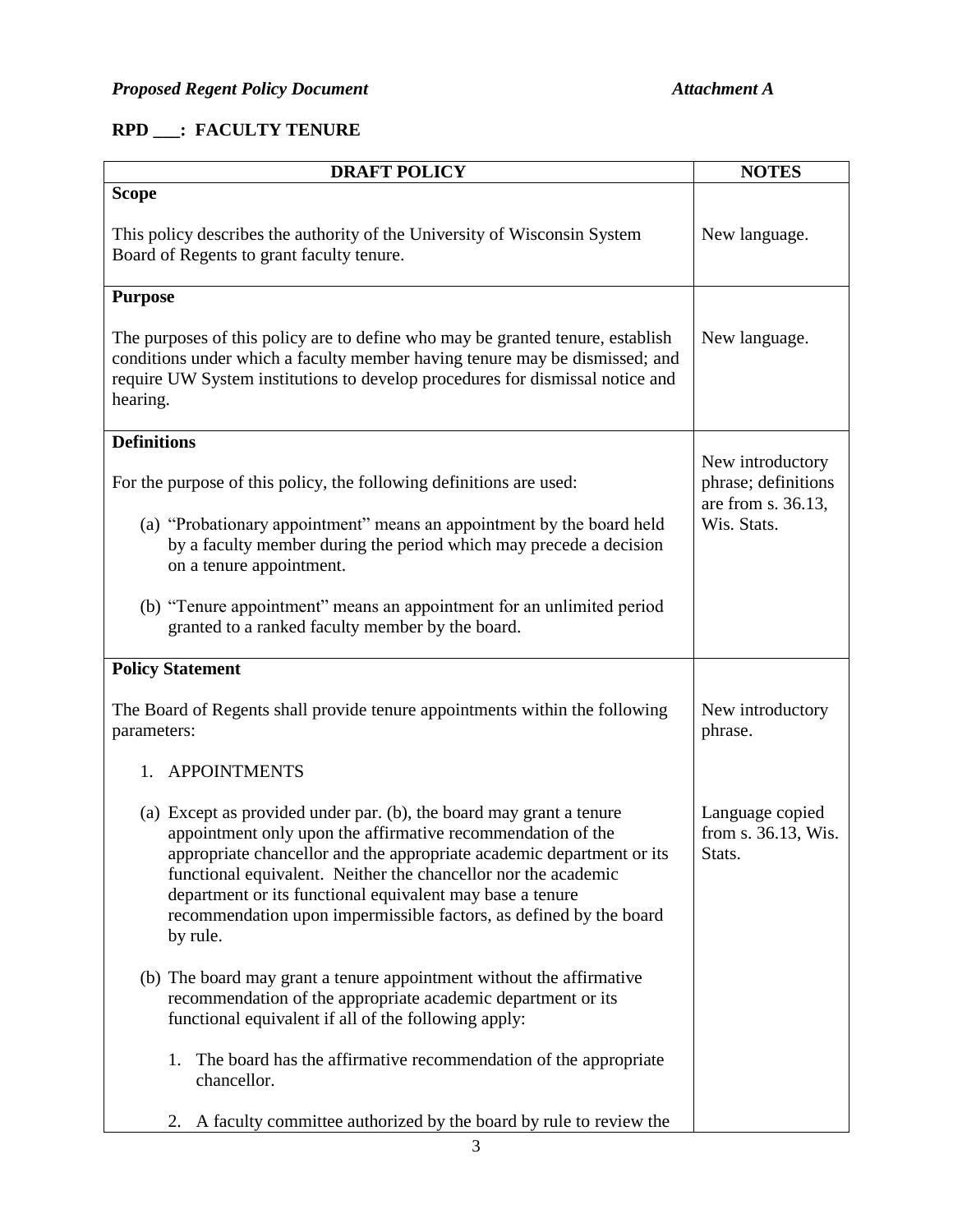| <b>DRAFT POLICY</b>                                                                                                                                                                                                                                                                                                                                                                                                                                                                                                                                                                                                                                                                                                                                             | <b>NOTES</b>                                                 |
|-----------------------------------------------------------------------------------------------------------------------------------------------------------------------------------------------------------------------------------------------------------------------------------------------------------------------------------------------------------------------------------------------------------------------------------------------------------------------------------------------------------------------------------------------------------------------------------------------------------------------------------------------------------------------------------------------------------------------------------------------------------------|--------------------------------------------------------------|
| negative recommendation of the academic department or its                                                                                                                                                                                                                                                                                                                                                                                                                                                                                                                                                                                                                                                                                                       |                                                              |
| functional equivalent finds that the decision of the academic                                                                                                                                                                                                                                                                                                                                                                                                                                                                                                                                                                                                                                                                                                   | Language copied                                              |
| department or its functional equivalent was based upon                                                                                                                                                                                                                                                                                                                                                                                                                                                                                                                                                                                                                                                                                                          | from s. 36.13, Wis.                                          |
| impermissible factors, as defined by the board by rule.                                                                                                                                                                                                                                                                                                                                                                                                                                                                                                                                                                                                                                                                                                         | Stats.                                                       |
| The board has the affirmative recommendation of a committee<br>3.<br>appointed according to the policies and procedures of the<br>appropriate institution to review the individual's record with<br>reference to criteria for tenure published by the institution under<br>procedures established by the board by rule. No person may be<br>appointed to the committee under this subdivision unless the person<br>is knowledgeable or experienced in the individual's academic field<br>or in a substantially similar academic field. No member of the<br>committee appointed under this subdivision may be a member of<br>the academic department, or its functional equivalent, that made the<br>negative recommendation. The committee appointed under this |                                                              |
| subdivision may not base its tenure recommendation upon                                                                                                                                                                                                                                                                                                                                                                                                                                                                                                                                                                                                                                                                                                         |                                                              |
| impermissible factors, as defined by the board by rule.                                                                                                                                                                                                                                                                                                                                                                                                                                                                                                                                                                                                                                                                                                         |                                                              |
| (c) A tenure appointment may be granted to any ranked faculty member<br>who holds or will hold a half-time appointment or more. The<br>proportion of time provided for in the appointment may not be<br>diminished nor increased without the mutual consent of the faculty<br>member and the institution subject only to sub. $(5)$ Section 4,<br>"Procedural Guarantees," and s. 36.21.                                                                                                                                                                                                                                                                                                                                                                        | Change is to point<br>to the correct<br>reference in policy. |
| (d) A probationary appointment shall not exceed 7 consecutive academic<br>years in a full-time position in an institution. A leave of absence,<br>sabbatical or a teacher improvement assignment does not constitute a<br>break in continuous service and shall not be included in the 7-year<br>period. The board may promulgate rules specifying additional<br>circumstances that do not constitute a break in continuous service and<br>that shall not be included in the 7-year period.                                                                                                                                                                                                                                                                     |                                                              |
| <b>RULES</b><br>2.                                                                                                                                                                                                                                                                                                                                                                                                                                                                                                                                                                                                                                                                                                                                              |                                                              |
| The board and its several faculties after consultation with appropriate students<br>shall promulgate rules for tenure and probationary appointments, for the review<br>of faculty performance and for the nonretention and dismissal of faculty<br>members. Such rules shall be promulgated under ch. 227.                                                                                                                                                                                                                                                                                                                                                                                                                                                      |                                                              |
| <b>CONTINUATION OF APPOINTMENT</b><br>3.                                                                                                                                                                                                                                                                                                                                                                                                                                                                                                                                                                                                                                                                                                                        |                                                              |
| (a) Any person who holds a tenure appointment under ch. 36, 1971 stats.<br>and ch. 37, 1971 stats., and related rules on July 9, 1974 shall continue<br>to hold tenure as defined under those chapters and related rules.                                                                                                                                                                                                                                                                                                                                                                                                                                                                                                                                       |                                                              |
| (b) Any person who holds the equivalent of a probationary appointment<br>under ch. 36, 1971 stats., and ch. 37, 1971 stats., and related rules on<br>July 9, 1974 shall continue to enjoy the contractual rights and                                                                                                                                                                                                                                                                                                                                                                                                                                                                                                                                            |                                                              |